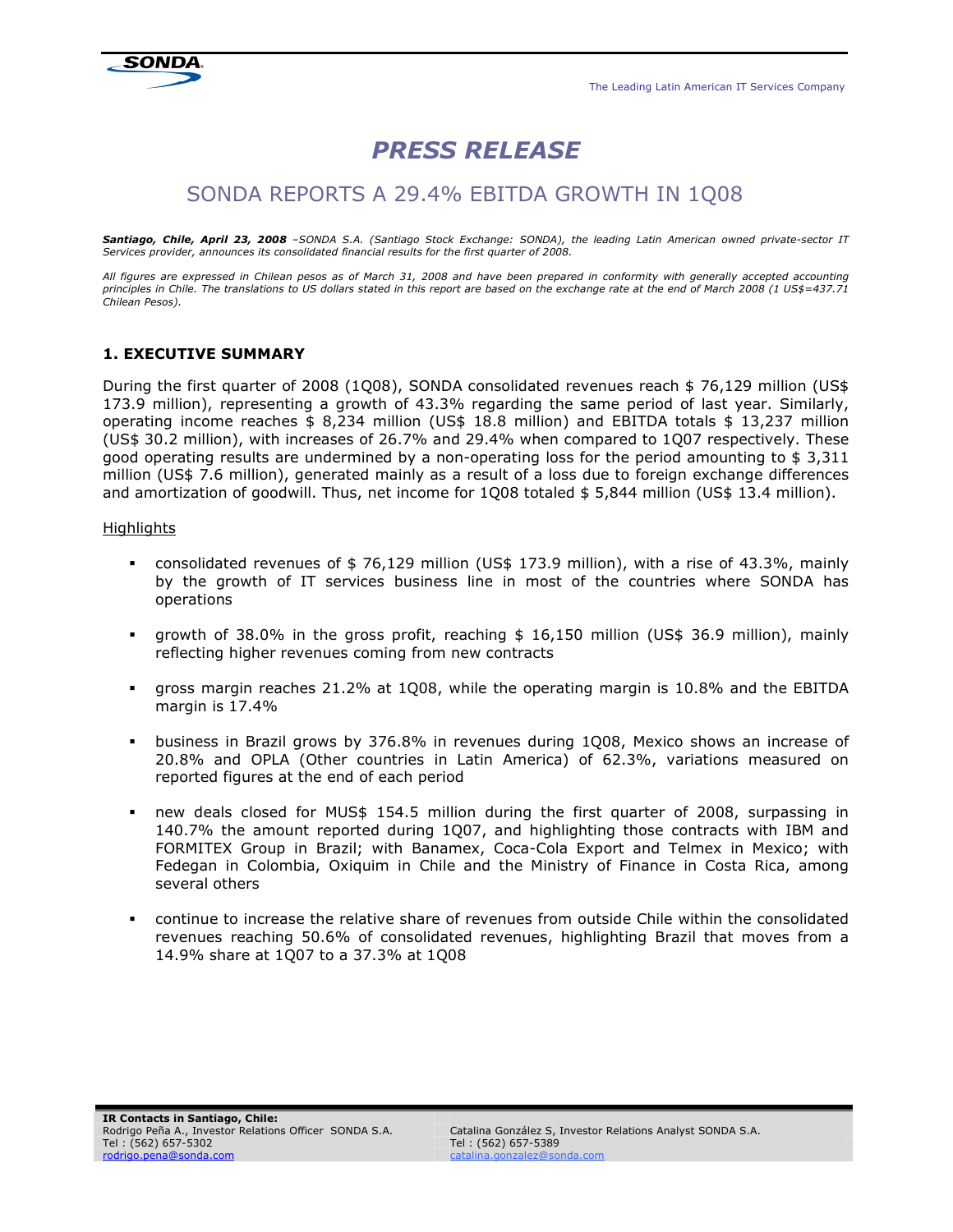

| SONDA CONSOLIDATED FINANCIAL STATEMENT<br>In millions of constant Ch\$ as of March 31, 2008 |             |             |           |               |  |  |
|---------------------------------------------------------------------------------------------|-------------|-------------|-----------|---------------|--|--|
| <b>INCOME STATEMENT</b>                                                                     | <b>1Q07</b> | <b>1Q08</b> | Var.      | $\frac{9}{6}$ |  |  |
| <b>Sales</b>                                                                                | 53,133      | 76,129      | 22,996    | 43.3%         |  |  |
| Cost of Sales                                                                               | $-41,429$   | $-59,979$   | $-18,550$ | 44.8%         |  |  |
| <b>Gross Profit</b>                                                                         | 11,704      | 16,150      | 4,446     | 38.0%         |  |  |
| Administrative and Selling Expenses                                                         | $-5,203$    | $-7,916$    | $-2,713$  | 52.1%         |  |  |
| <b>Operating Income</b>                                                                     | 6,501       | 8,234       | 1,733     | 26.7%         |  |  |
| Depreciation and Amortization                                                               | 3,726       | 5,003       | 1,277     | 34.3%         |  |  |
| <b>EBITDA</b>                                                                               | 10,227      | 13,237      | 3,010     | 29.4%         |  |  |
| Financial Income (Expense), Net                                                             | 1,617       | 319         | $-1,299$  | $-80.3%$      |  |  |
| <b>Financial Income</b>                                                                     | 2,332       | 1,073       | $-1,259$  | $-54.0%$      |  |  |
| <b>Financial Expense</b>                                                                    | $-715$      | $-754$      | -39       | 5.5%          |  |  |
| Price-level Restatement                                                                     | -474        | $-487$      | $-14$     | 2.9%          |  |  |
| Foreign Exchange Difference                                                                 | 22          | $-1,499$    | $-1,521$  | $-6834.7%$    |  |  |
| Other                                                                                       | 1,118       | $-1,644$    | $-2,762$  | $-247.1%$     |  |  |
| <b>Non Operating Income</b>                                                                 | 2,284       | $-3,311$    | $-5,595$  | $-245.0%$     |  |  |
| Income before Taxes, Interest and Amortiz.                                                  | 8,785       | 4,923       | $-3,862$  | $-44.0%$      |  |  |
| <b>Income Taxes</b>                                                                         | $-1,194$    | 1,310       | 2,504     | $-209.7%$     |  |  |
| Minority Interest                                                                           | $-270$      | $-401$      | $-131$    | 48.5%         |  |  |
| Amortization of Negative Goodwill                                                           | 13          | 12          | 0         | $-1.2%$       |  |  |
| <b>Net Income</b>                                                                           | 7,334       | 5,844       | $-1,489$  | $-20.3%$      |  |  |
| <b>BALANCE SHEET</b>                                                                        | <b>1Q07</b> | <b>1Q08</b> | Var.      | $\frac{9}{0}$ |  |  |
| <b>Assets</b>                                                                               | 341,095     | 325,974     | $-15,121$ | $-4.4%$       |  |  |
| <b>Current Assets</b>                                                                       | 212,015     | 162,127     | $-49,888$ | $-23.5%$      |  |  |
| Cash and Equivalents                                                                        | 80,845      | 47,018      | $-33,827$ | $-41.8%$      |  |  |
| <b>Accounts Receivables</b>                                                                 | 54,058      | 83,421      | 29,363    | 54.3%         |  |  |
| Inventories                                                                                 | 8,459       | 9,522       | 1,064     | 12.6%         |  |  |
| <b>Other Current Assets</b>                                                                 | 68,654      | 22,166      | $-46,488$ | $-67.7%$      |  |  |
| Property, Plant and Equipment                                                               | 57,690      | 55,687      | $-2,004$  | $-3.5%$       |  |  |
| Investment in Other Companies                                                               | 6,855       | 2,233       | $-4,622$  | $-67.4%$      |  |  |
| <b>Other Assets</b>                                                                         | 64,535      | 105,928     | 41,393    | 64.1%         |  |  |
| <b>Liabilities</b>                                                                          | 99,269      | 92,816      | $-6,453$  | $-6.5%$       |  |  |
| <b>Current Liabilities</b>                                                                  | 60,948      | 62,780      | 1,832     | 3.0%          |  |  |
| Short-Term Financial Debt                                                                   | 18,320      | 16,612      | -1,709    | $-9.3%$       |  |  |
| <b>Other Current Liabilities</b>                                                            | 42,628      | 46,169      | 3,541     | 8.3%          |  |  |
| Long-Term Financial Debt                                                                    | 31,276      | 18,144      | $-13,132$ | -42.0%        |  |  |
| <b>Other Current Liabilities</b>                                                            | 4,130       | 8,148       | 4,018     | 97.3%         |  |  |
| Minority Interest                                                                           | 2,915       | 3,744       | 829       | 28.4%         |  |  |
| <b>Total Shareholder's Equity</b>                                                           | 241,826     | 233,158     | $-8,668$  | $-3.6%$       |  |  |
| <b>Total Liabilities and Shareholder's Equity</b>                                           | 341,095     | 325,974     | $-15,122$ | $-4.4%$       |  |  |

# Figure 1 - Consolidated Financial Statements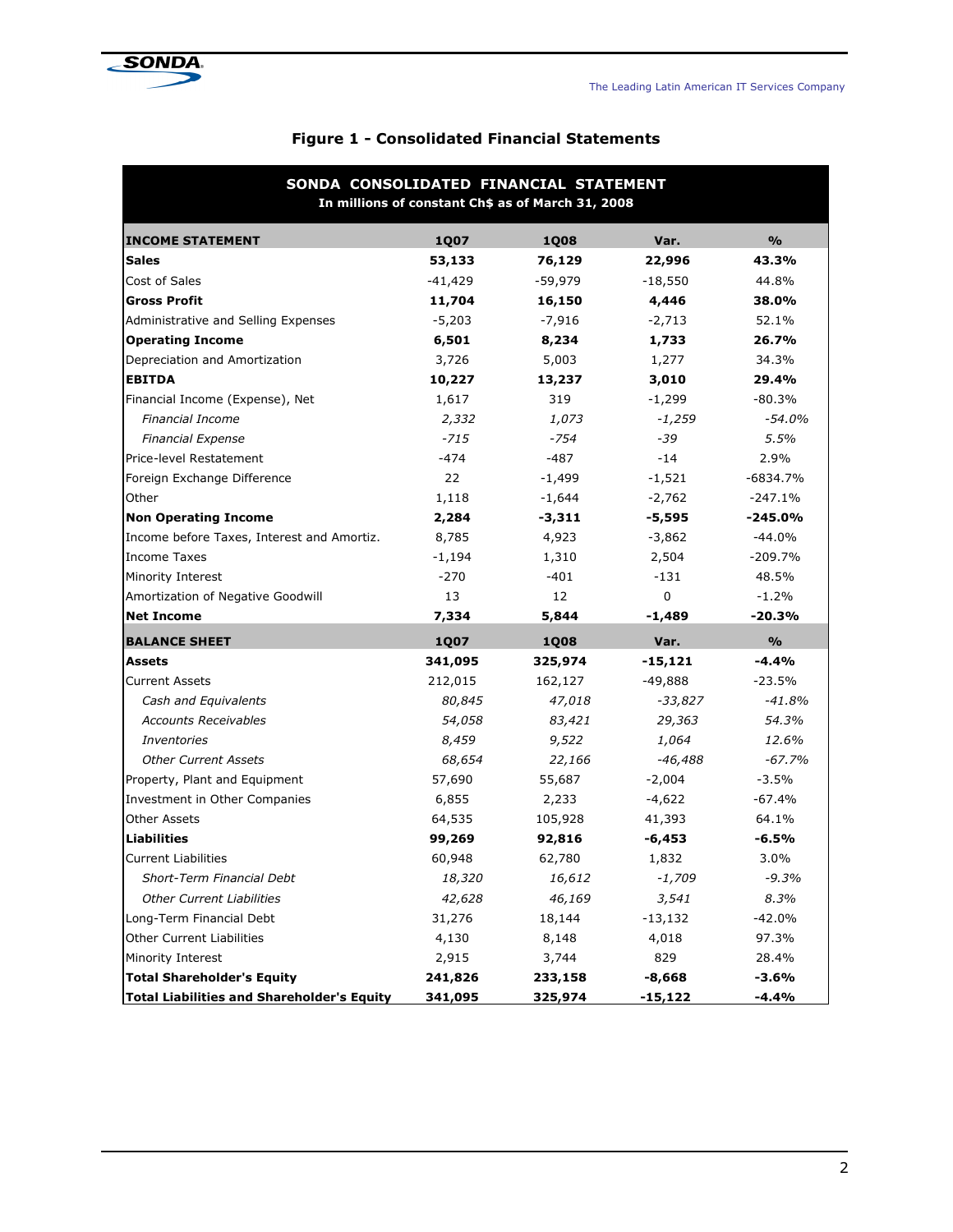

# 2. MANAGEMENT DISCUSSION AND ANALYSIS ON 1Q08 RESULTS

# REVENUES

Consolidated revenues amounted to \$ 76,129 million (US\$ 173.9 million) at 1Q08, which represents a rise of 43.3% when compared to 1Q07. The increase in revenues comprises:

 growth of 53.0% in revenues from the IT services business, with a total of \$ 50,462 million (US\$ 115.3 million), explained by:

- higher revenues coming from professional services and systems integration (+ \$ 12,590 million equivalent to US\$ 28.8 million), primarily associated with new businesses in Brazil - higher revenues coming from outsourcing services (+ \$ 4,875 million equivalent to US\$ 11.1 million), primarily associated with full IT outsourcing contracts

**increase of 175.6%** in the applications business segment, with total revenues of  $\$$  9,037 million (US\$ 20.6 million) in 1Q08, primarily due to:

- Higher revenues coming from license sales  $(+ $ 2,753$  million equivalent to US\$ 6.3 million), mainly due to new businesses in Brazil

- Higher revenues coming from support and implementation (+ \$ 2,269 million equivalent to US\$ 5.2 million), also explained mainly by new businesses in Brazil

Consolidated revenues breakdown is 66.3% in IT Services, 21.8% in Platforms and 11.9% in Applications.

| <b>SONDA CONSOLIDATED - Millions of constant Ch\$ as of March 31, 2008</b> |             |             |        |               |  |  |
|----------------------------------------------------------------------------|-------------|-------------|--------|---------------|--|--|
| <b>Revenues</b>                                                            | <b>1007</b> | <b>1008</b> | Var.   | $\frac{0}{0}$ |  |  |
| <b>Business Line</b>                                                       |             |             |        |               |  |  |
| Platforms                                                                  | 16,881      | 16,630      | $-251$ | $-1.5\%$      |  |  |
| <b>IT Services</b>                                                         | 32,973      | 50,462      | 17,489 | 53.0%         |  |  |
| Applications                                                               | 3,280       | 9,037       | 5,758  | 175.6%        |  |  |
| Total                                                                      | 53,133      | 76,129      | 22,996 | 43.3%         |  |  |
| <b>Share by Business Line</b>                                              |             |             |        |               |  |  |
| Platforms                                                                  | 31.8%       | 21.8%       |        |               |  |  |
| <b>IT Services</b>                                                         | 62.0%       | 66.3%       |        |               |  |  |
| Applications                                                               | $6.2\%$     | 11.9%       |        |               |  |  |
| <b>Total</b>                                                               | 100.0%      | 100.0%      |        |               |  |  |

Figure 2 - Consolidated Revenues by Business Line

# COST OF SALES AND ADMINISTRATIVE AND SELLING EXPENSES

Most changes in operating costs and administrative and selling expenses over the first quarter of the year are explained by the consolidation of Procwork's operations in Brazil, as detailed below.

Costs of sales are \$59,979 million (US\$ 137.0 million) at 1Q08, which represents a growth of 44.8% regarding 1Q07, mainly explained by:

- higher costs of personnel  $(+ $ 11,946$  million equivalent to US\$ 27.3 million), primarily by increased staffing in Brazil due to Procwork's acquisition
- higher costs of sales (+  $\frac{1}{2}$ ,036 million equivalent to US\$ 4.7 million) associated primarily to higher sales of licenses in Brazil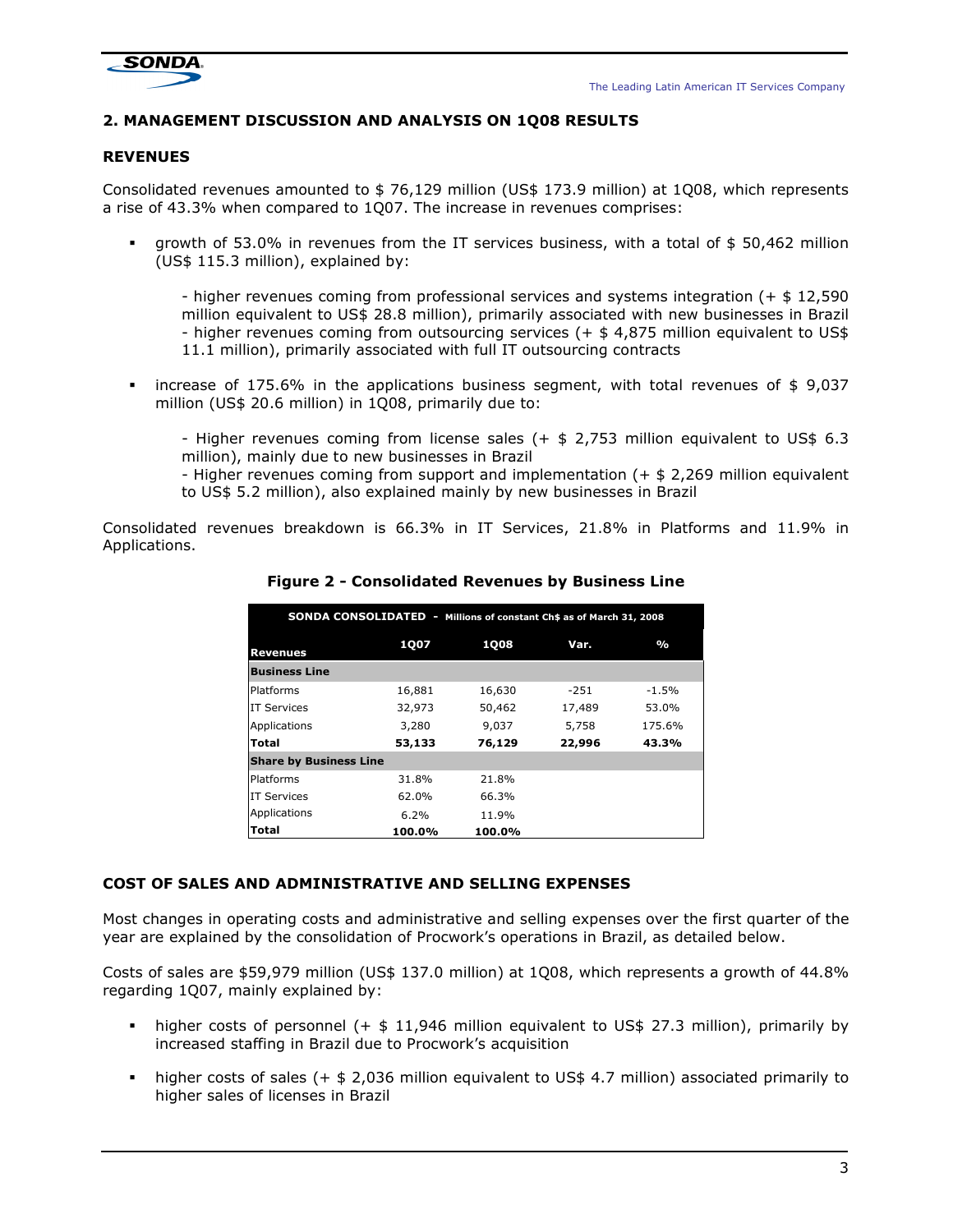

The Leading Latin American IT Services Company

On the other hand, administrative and selling expenses reach \$ 7,916 million (US\$ 18.1 million) at 1Q08, reflecting an increase of 52.1% compared to 1Q07, due basically to the acquisition of Procwork in Brazil.

# OPERATING INCOME AND EBITDA

Operating income totals \$8,234 million (US\$ 18.8 million) at 1Q08, representing a rise of 26.7% when compared to 1Q07. This is explained by a higher gross profit this year, which grew by 38.0% and reached a total of \$ 16,150 million (US\$ 36.9 million) as a result of higher consolidated revenues. As a percentage of sales, gross margin reaches 21.2% at 1Q08.

Consolidated EBITDA accumulates \$ 13,237 million (US\$ 30.2 million) during the first quarter of 2008, with an increase of 29.4% regarding 1Q07, mainly explained by:

- growth of 26.7% in operating income of 1Q08
- higher charges of depreciation and amortization for \$ 1,167 million (US\$ 2.7 million)

EBITDA margin goes from 19.2% at 1Q07 to 17.4% at 1Q08, mainly due to the greater relative share of the operations in Brazil, whose EBITDA margin is less than the consolidated EBITDA margin.

| SONDA CONSOLIDATED STATEMENTS OF INCOME |                                                   |                    |           |                    |  |  |  |
|-----------------------------------------|---------------------------------------------------|--------------------|-----------|--------------------|--|--|--|
|                                         |                                                   |                    |           |                    |  |  |  |
|                                         | In millions of constant Ch\$ as of March 31, 2008 |                    |           |                    |  |  |  |
| <b>INCOME STATEMENT</b>                 | 1007                                              | 1008               | Var.      | $\frac{0}{\alpha}$ |  |  |  |
| <b>Sales</b>                            | 53,133                                            | 76,129             | 22,996    | 43.3%              |  |  |  |
| Cost of Sales                           | $-41.430$                                         | -59,979            | $-18,550$ | 44.8%              |  |  |  |
| Gross Profit                            | 11,704                                            | 16,150             | 4,445     | 38.0%              |  |  |  |
| <b>Operating Income</b>                 | 6,501                                             | 8,234              | 1,733     | 26.7%              |  |  |  |
| <b>EBITDA</b>                           | 10,227                                            | 13,237             | 3,010     | 29.4%              |  |  |  |
| Non Operating Income                    | 2,284                                             | $-3,311$           | $-5,595$  | $-245.0%$          |  |  |  |
| <b>Net Income</b>                       | 7,334                                             | 5,844              | $-1.490$  | -20.3%             |  |  |  |
| <b>FINANCIAL RATIOS</b>                 | $\frac{0}{\alpha}$                                | $\frac{0}{\alpha}$ | DESV.     | Var.%              |  |  |  |
| Gross Margin                            | 22.0%                                             | 21.2%              | $-0.8%$   | $-3.7%$            |  |  |  |
| Operating Margin                        | 12.2%                                             | 10.8%              | $-1.4%$   | $-11.6%$           |  |  |  |
| <b>EBITDA Margin</b>                    | 19.2%                                             | 17.4%              | $-1.9%$   | -9.7%              |  |  |  |
| Net Margin                              | 13.8%                                             | 7.7%               | $-6.1%$   | $-44.4%$           |  |  |  |

Figure 3 - Income Statement

# NON-OPERATING INCOME

At the end of Mar'08, non-operating income reaches a loss of \$ 3,311 million (US\$ 7.6 million), which compares unfavorably with the profit of \$ 2,284 million (\$ 5.2 million) obtained at the end of Mar'07. The main factors behind this change are:

- foreign exchange differences charge of  $$ 1,499$  million (US\$ 3.4 million) meant a  $$1,521$ million (US\$ 3.5 million) reduction in non-operating income when compared to the same period of last year
- financial income of  $$1,073$  million (US  $$2.5$  million) at 1Q08 was  $$1,259$  million (US\$ 2.9) million) lower than the amount obtained at 1Q07, reflecting lower balances invested in instruments due to the use of funds to finance acquisitions and payments of bank loans
- equity share in net income of related companies (-83.1%), of \$ 167 million (US\$ 0.4 million) at 1Q08 is \$ 823 million (US\$ 1.9 million) less than 1Q07, mainly due to the divestiture of the subsidiary Officer in Jul'07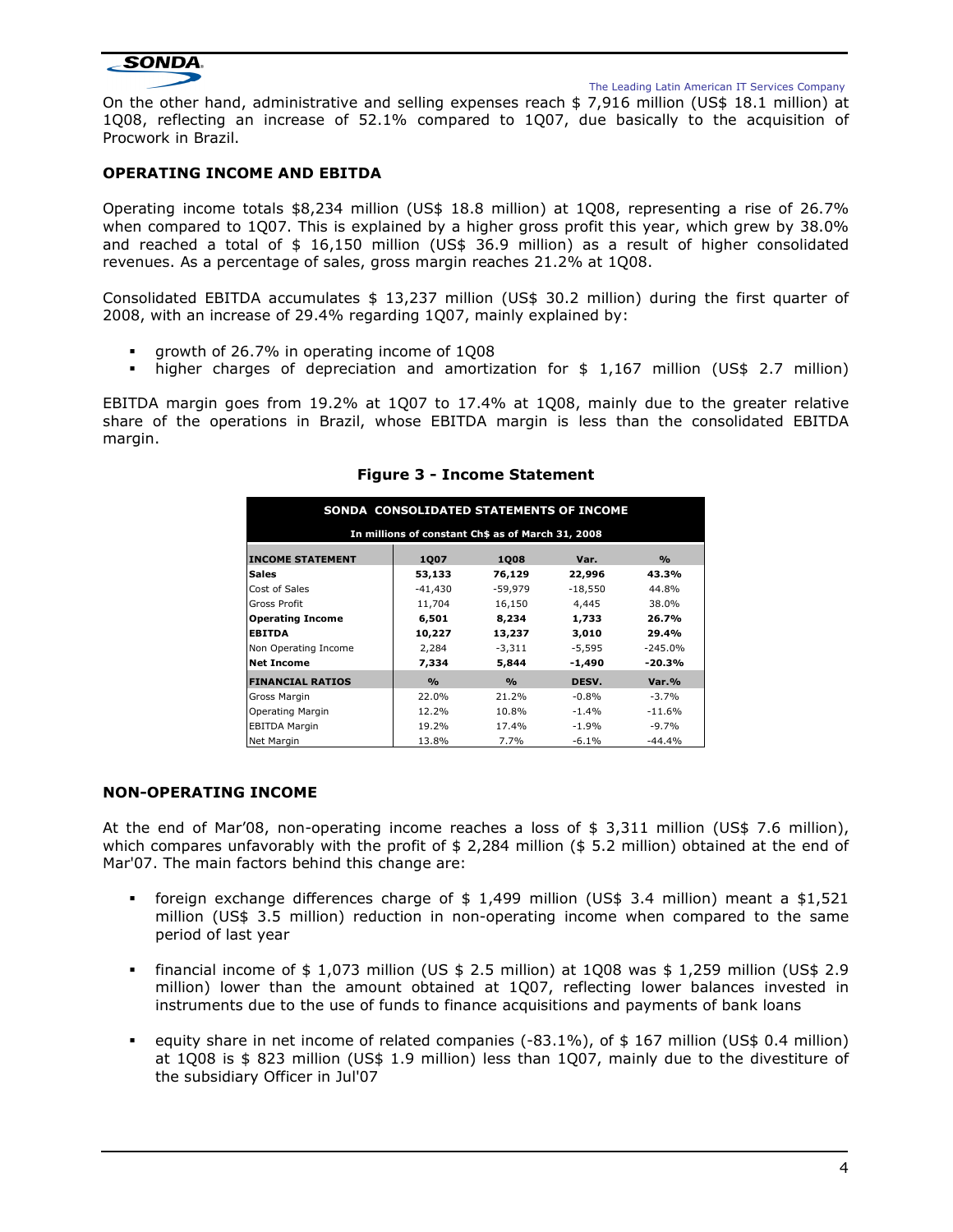

 greater goodwill amortization (+235.7%), reaching \$ 960 million (US\$ 2.2 million) versus \$ 286 million (US\$ 0.7 million) recorded in 1Q07 resulting from the acquisitions made during the period

# NET INCOME

Net income at 1Q08 amounts to \$5,844 million (US\$ 13.4 million), 20.3% lower than the same previous period. This decrease is mainly due to:

 non-operating income that goes from a profit of \$ 2,284 million (US\$ 5.2 million) at 1Q07, to a loss of \$ 3,311 million (US\$ 7.6 million) at 1Q08

And partially offset by:

 tax benefit of \$ 1,310 million (US\$ 3.0 million) at 1Q08, obtained by a tax loss generated by the fluctuation of the exchange rate in relation to the value of investments abroad

# 3. ANALYSIS OF REGIONAL RESULTS

#### CHILE

Main changes in Chile between 1Q07 and 1Q08 are detailed below, in millions of constant Chilean pesos as of March 31, 2008:

- rise of 4.6% in revenues, with a total of  $$37,613$  million (US\$ 85.9 million) at 1Q08, mainly due to higher revenues from the IT Services business, basically IT Outsourcing contracts, which experienced a 16.7% growth in revenues
- growth of 20.1% in operating income and 23.8% in EBITDA, with final amounts of \$ 6,522 million (US\$ 14.9 million) and \$ 10,486 million (US\$ 24.0 million) each, as a result of higher revenues coming from high-margin businesses and higher charges for project amortization
- operating margin increased to 17.3% and EBITDA margin up to 27.9% in Mar'08

# Figure 4 – Business in Chile

|                         | 1007                                               | 1008       | Var.  | %        |
|-------------------------|----------------------------------------------------|------------|-------|----------|
| <b>CHILE</b>            |                                                    |            |       |          |
|                         | (in million of constant Ch\$ as of March 31, 2008) |            |       |          |
| <b>Sales</b>            | 35,957                                             | 37,613     | 1,656 | 4.6%     |
| Platforms               | 13,979                                             | $12,683 -$ | 1,296 | $-9.3%$  |
| <b>IT Services</b>      | 19,431                                             | 22,679     | 3,249 | 16.7%    |
| Applications            | 2,547                                              | $2,251 -$  | 296   | $-11.6%$ |
| <b>Operating Income</b> | 5,432                                              | 6,522      | 1,090 | 20.1%    |
| <b>EBITDA</b>           | 8,468                                              | 10,486     | 2,018 | 23.8%    |
| Operating Margin        | 15.1%                                              | 17.3%      | 2.2%  | 14.8%    |
| <b>EBITDA Margin</b>    | 23.6%                                              | 27.9%      | 4.3%  | 18.4%    |

#### BRAZIL

Main changes in this country are described below, based on figures in thousands of US dollars reported at the end of each period:

 376.8% of growth in revenues, with a total of MUS\$ 64,859 at 1Q08, as a result of higher revenues from IT Services business, mainly professional services and systems integration, and higher revenues in the applications business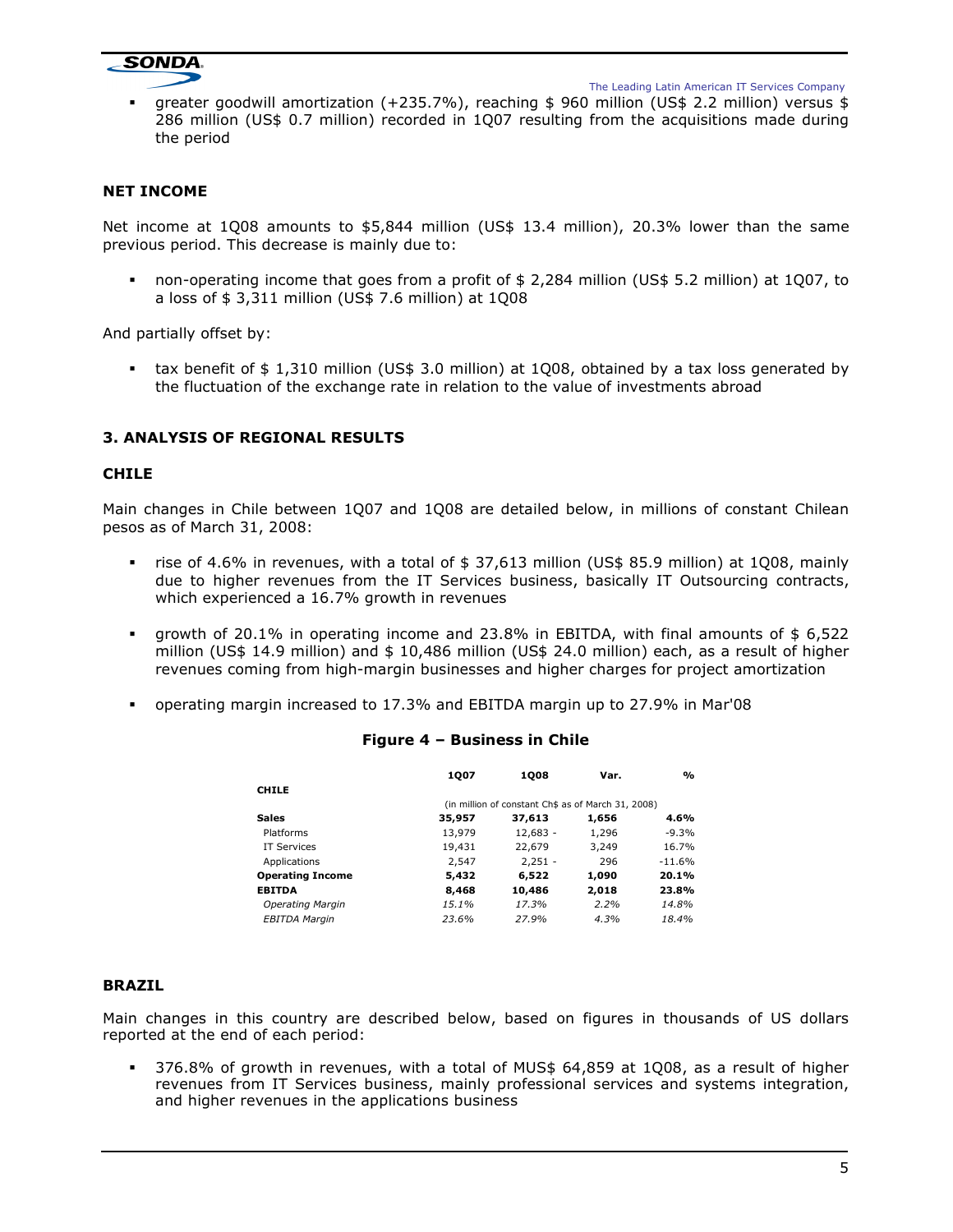

The Leading Latin American IT Services Company

- rise of 264.7% in operating income and 207.2% in EBITDA, with totals of MUS \$ 2,214 and MUS\$ 3,650 each, mostly reflecting higher revenues in 1Q08
- operating margin of 3.4% and EBITDA margin of 5.6% in Mar'08, are influenced in part by higher costs typical of the first quarter of the year, which were stressed during 2008 because of a larger share of systems integrations projects in revenues

| <b>BRAZIL</b>           | 1007   | 1008                                                    | Var.    | $\mathbf{O}_\mathbf{O}$ |
|-------------------------|--------|---------------------------------------------------------|---------|-------------------------|
|                         |        | (in thousands of US dollars as reported in each period) |         |                         |
| <b>Sales</b>            | 13,602 | 64,859                                                  | 51,257  | 376.8%                  |
| Platforms               | 635    | $413 -$                                                 | 222     | $-35.0%$                |
| <b>IT Services</b>      | 12,574 | 50,137                                                  | 37,563  | 298.7%                  |
| Applications            | 393    | 14,309                                                  | 13,916  | 3541.0%                 |
| <b>Operating Income</b> | 607    | 2.214                                                   | 1,607   | 264.7%                  |
| <b>EBITDA</b>           | 1,188  | 3,650                                                   | 2,462   | 207.2%                  |
| <b>Operating Margin</b> | 4.5%   | 3.4%                                                    | $-1.0%$ | $-23.5%$                |
| <b>EBITDA Margin</b>    | 8.7%   | 5.6%                                                    | $-3.1%$ | $-35.6%$                |

# Figure 5 – Business in Brazil

# **MEXICO**

Main changes in this country are described below, based on figures in thousands of US dollars reported at the end of each period:

- 20.8% of increase in revenues, accumulating MUS\$ 7,608 at 1Q08, mostly explained by higher revenues in both IT Services and platforms businesses
- rise of 50.5% in EBITDA, totaling MUS\$ 861 at 1Q08, and maintenance of operating income at similar levels to 1Q07
- Decrease of operating margin to 6.7% due to larger charges of depreciation and amortization and a higher share of revenues coming from the lower-margin platform business. Increase of EBITDA margin to 11.3% at 1Q08 as a result of larger project amortizations.

# Figure 6 – Business in Mexico

| <b>MEXICO</b>           | 1007    | 1008                                                    | Var.    | $\frac{0}{0}$ |
|-------------------------|---------|---------------------------------------------------------|---------|---------------|
|                         |         | (in thousands of US dollars as reported in each period) |         |               |
| <b>Sales</b>            | 6,300   | 7,608                                                   | 1,308   | 20.8%         |
| Platforms               | 66      | 617                                                     | 551     | 834.8%        |
| <b>IT Services</b>      | 6.234   | 6,922                                                   | 688     | 11.0%         |
| Applications            | ۰       | 69                                                      | 69      | ٠             |
| <b>Operating Income</b> | 522     | $512 -$                                                 | 10      | $-1.9%$       |
| <b>EBITDA</b>           | 572     | 861                                                     | 289     | 50.5%         |
| <b>Operating Margin</b> | 8.3%    | 6.7%                                                    | $-1.6%$ | $-18.8%$      |
| <b>EBITDA Margin</b>    | $9.1\%$ | 11.3%                                                   | 2.2%    | 24.6%         |

# OPLA (Other countries in Latin America)

Main changes in this region –which includes other Latin American countries such as Argentina, Uruguay, Peru, Ecuador, Colombia and Costa Rica- are detailed below and are based on figures in thousands of US dollars reported at the end of each period:

- growth of 62.3% in revenues, which amounted to MUS\$ 15,529 at 1Q08, resulting primarily from increases in revenues from both platforms and IT Services businesses
- increase in platforms business generated mostly in Argentina, Costa Rica, Uruguay and Colombia, with the latter country which in turn explains the increase in IT Services segment mainly as a result of consolidating Red Colombia during the month of Mar '08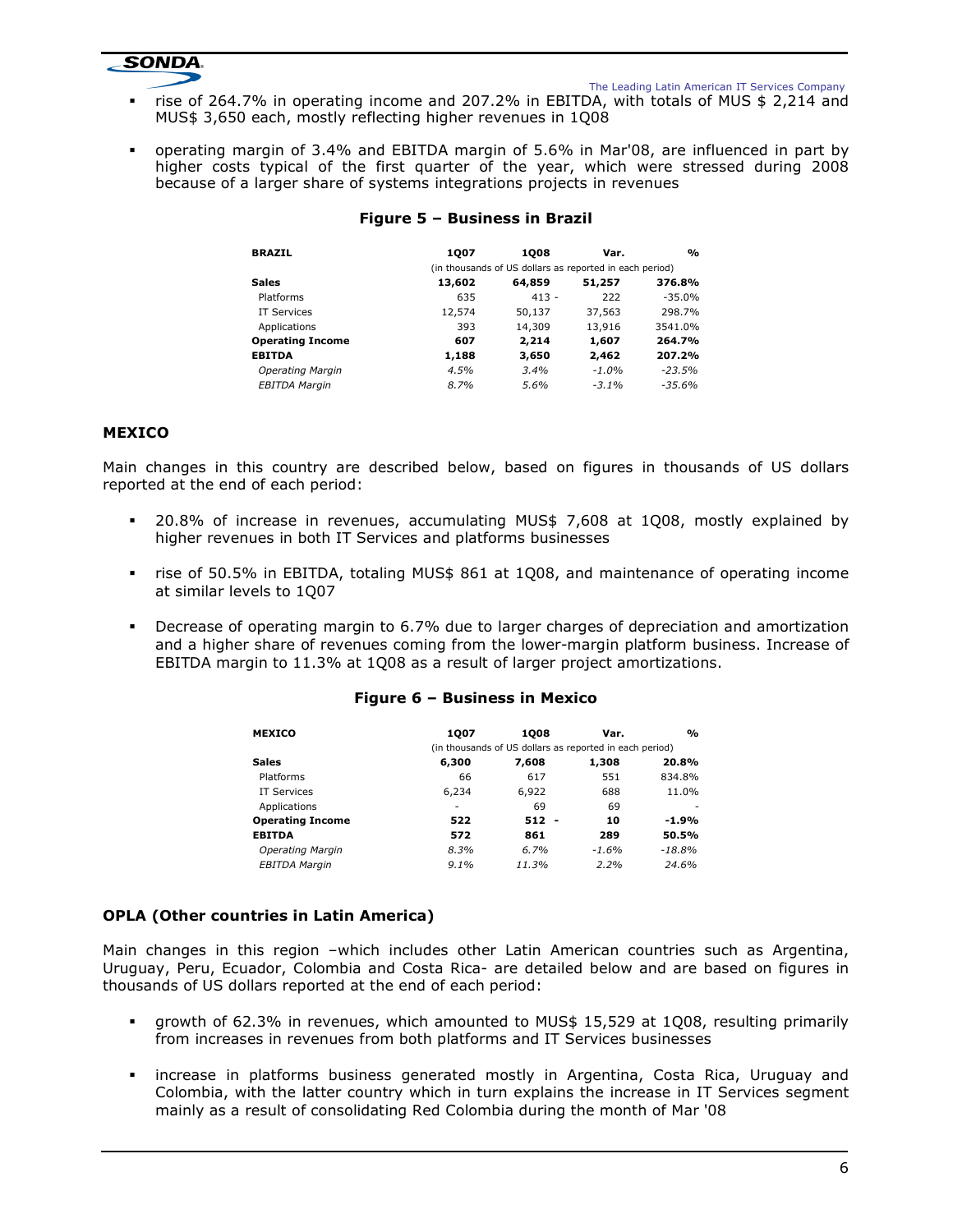

#### The Leading Latin American IT Services Company

rise of 68.1% in operating income and 41.1% in EBITDA, with final amounts of MUS\$  $1,185$ and MUS\$ 1,774 each, reflecting higher revenues and improved margins in Peru, Argentina and Colombia

| <b>OPLA</b>             | 1007  | 1008                                                    | Var.    | $\frac{0}{\alpha}$ |
|-------------------------|-------|---------------------------------------------------------|---------|--------------------|
|                         |       | (in thousands of US dollars as reported in each period) |         |                    |
| <b>Sales</b>            | 9,566 | 15,529                                                  | 5,963   | 62.3%              |
| Platforms               | 4,277 | 7,988                                                   | 3,711   | 86.8%              |
| <b>IT Services</b>      | 4,426 | 6,415                                                   | 1,989   | 44.9%              |
| Applications            | 863   | 1,126                                                   | 263     | 30.5%              |
| <b>Operating Income</b> | 705   | 1,185                                                   | 480     | 68.1%              |
| <b>EBITDA</b>           | 1,257 | 1,774                                                   | 517     | 41.1%              |
| Operating Margin        | 7.4%  | 7.6%                                                    | 0.3%    | 3.5%               |
| <b>EBITDA Margin</b>    | 13.1% | 11.4%                                                   | $-1.7%$ | $-13.1%$           |

# Figure 7 – Business in OPLA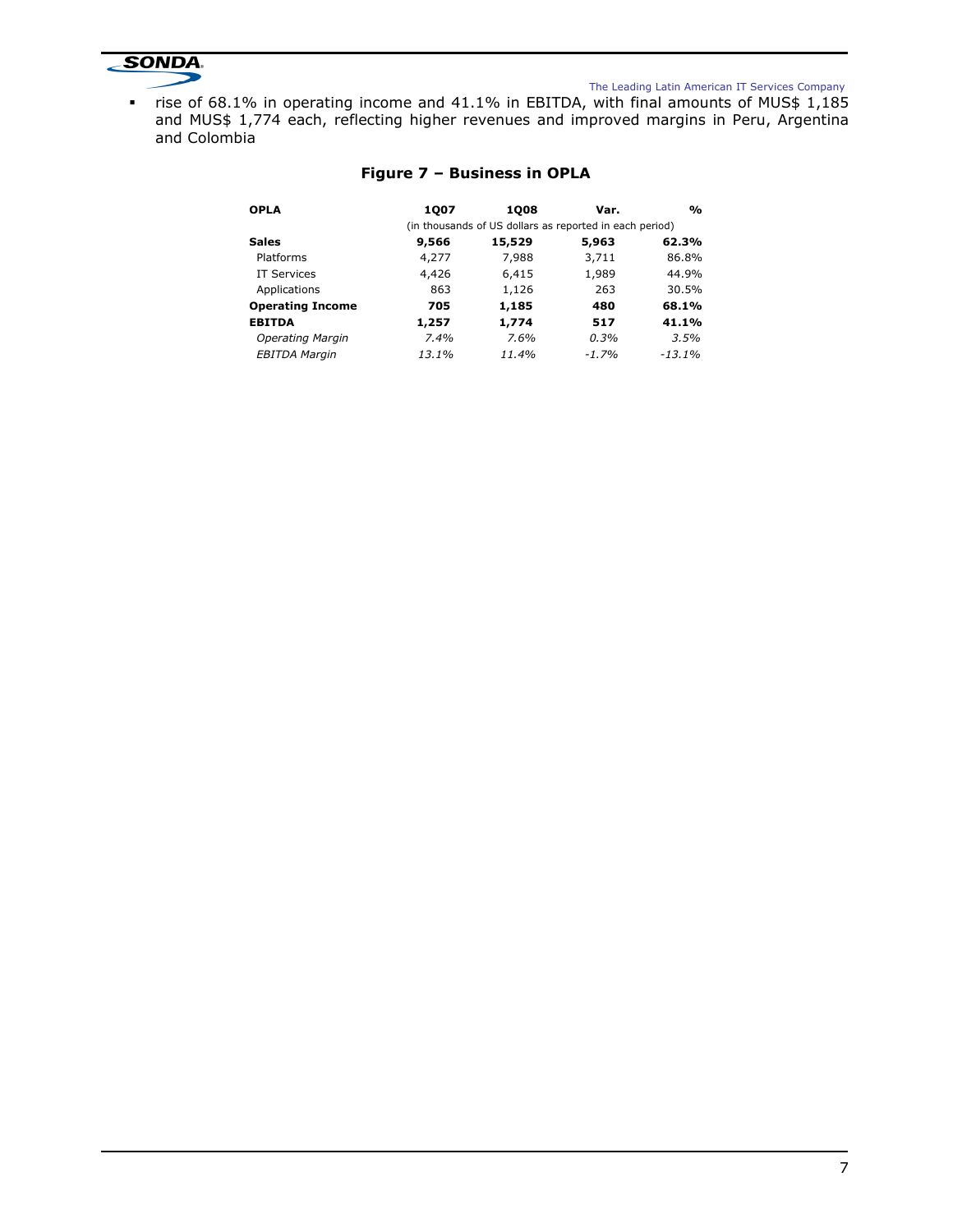

| <b>REGIONAL SUMMARY</b>                           |        |             |        |          |  |  |  |
|---------------------------------------------------|--------|-------------|--------|----------|--|--|--|
| (in thousands of US\$ as reported in each period) |        |             |        |          |  |  |  |
|                                                   | 1Q07   | <b>1Q08</b> | Var.   | % Var.   |  |  |  |
| <b>Platform Revenues</b>                          |        |             |        |          |  |  |  |
| Chile                                             | 23,982 | 28,975      | 4,992  | 20.8%    |  |  |  |
| Brazil                                            | 635    | 413         | $-222$ | $-35.0%$ |  |  |  |
| Mexico                                            | 66     | 617         | 551    | 834.8%   |  |  |  |
| <b>OPLA</b>                                       | 4,277  | 7,988       | 3,711  | 86.8%    |  |  |  |
| <b>Total</b>                                      | 28,960 | 37,993      | 9,032  | 31.2%    |  |  |  |
| <b>IT Services Revenues</b>                       |        |             |        |          |  |  |  |
| Chile                                             | 33,335 | 51,813      | 18,478 | 55.4%    |  |  |  |
| <b>Brazil</b>                                     | 12,574 | 50,137      | 37,563 | 298.7%   |  |  |  |
| Mexico                                            | 6,234  | 6,922       | 688    | 11.0%    |  |  |  |
| <b>OPLA</b>                                       | 4,426  | 6,415       | 1,989  | 44.9%    |  |  |  |
| <b>Total</b>                                      | 56,569 | 115,287     | 58,718 | 103.8%   |  |  |  |
| <b>Application Revenues</b>                       |        |             |        |          |  |  |  |
| Chile                                             | 4,370  | 5,143       | 772    | 17.7%    |  |  |  |
| <b>Brazil</b>                                     | 393    | 14,309      | 13,916 | 3541.0%  |  |  |  |
| Mexico                                            | 0      | 69          | 69     |          |  |  |  |
| OPLA                                              | 863    | 1,126       | 263    | 30.5%    |  |  |  |
| Total                                             | 5,626  | 20,647      | 15,020 | 267.0%   |  |  |  |
| <b>Total Revenues</b>                             |        |             |        |          |  |  |  |
| Chile                                             | 61,688 | 85,930      | 24,243 | 39.3%    |  |  |  |
| <b>Brazil</b>                                     | 13,602 | 64,859      | 51,257 | 376.8%   |  |  |  |
| Mexico                                            | 6,300  | 7,608       | 1,308  | 20.8%    |  |  |  |
| OPLA                                              | 9,566  | 15,529      | 5,963  | 62.3%    |  |  |  |
| <b>Total</b>                                      | 91,156 | 173,926     | 82,771 | 90.8%    |  |  |  |
| <b>Operating Income</b>                           |        |             |        |          |  |  |  |
| Chile                                             | 9,319  | 14,900      | 5,581  | 59.9%    |  |  |  |
| Brazil                                            | 607    | 2,214       | 1,607  | 264.7%   |  |  |  |
| Mexico                                            | 522    | 512         | $-10$  | $-1.9%$  |  |  |  |
| OPLA                                              | 705    | 1,185       | 480    | 68.1%    |  |  |  |
| <b>Total</b>                                      | 11,153 | 18,811      | 7,658  | 68.7%    |  |  |  |
| <b>EBITDA</b>                                     |        |             |        |          |  |  |  |
| Chile                                             | 14,528 | 23,957      | 9,428  | 64.9%    |  |  |  |
| Brazil                                            | 1,188  | 3,650       | 2,462  | 207.2%   |  |  |  |
| Mexico                                            | 572    | 861         | 289    | 50.5%    |  |  |  |
| OPLA                                              | 1,257  | 1,774       | 517    | 41.1%    |  |  |  |
| <b>Total</b>                                      | 17,545 | 30,242      | 12,696 | 72.4%    |  |  |  |

# Figure 8 – Regional Summary (Thousands of US\$ as reported in each period)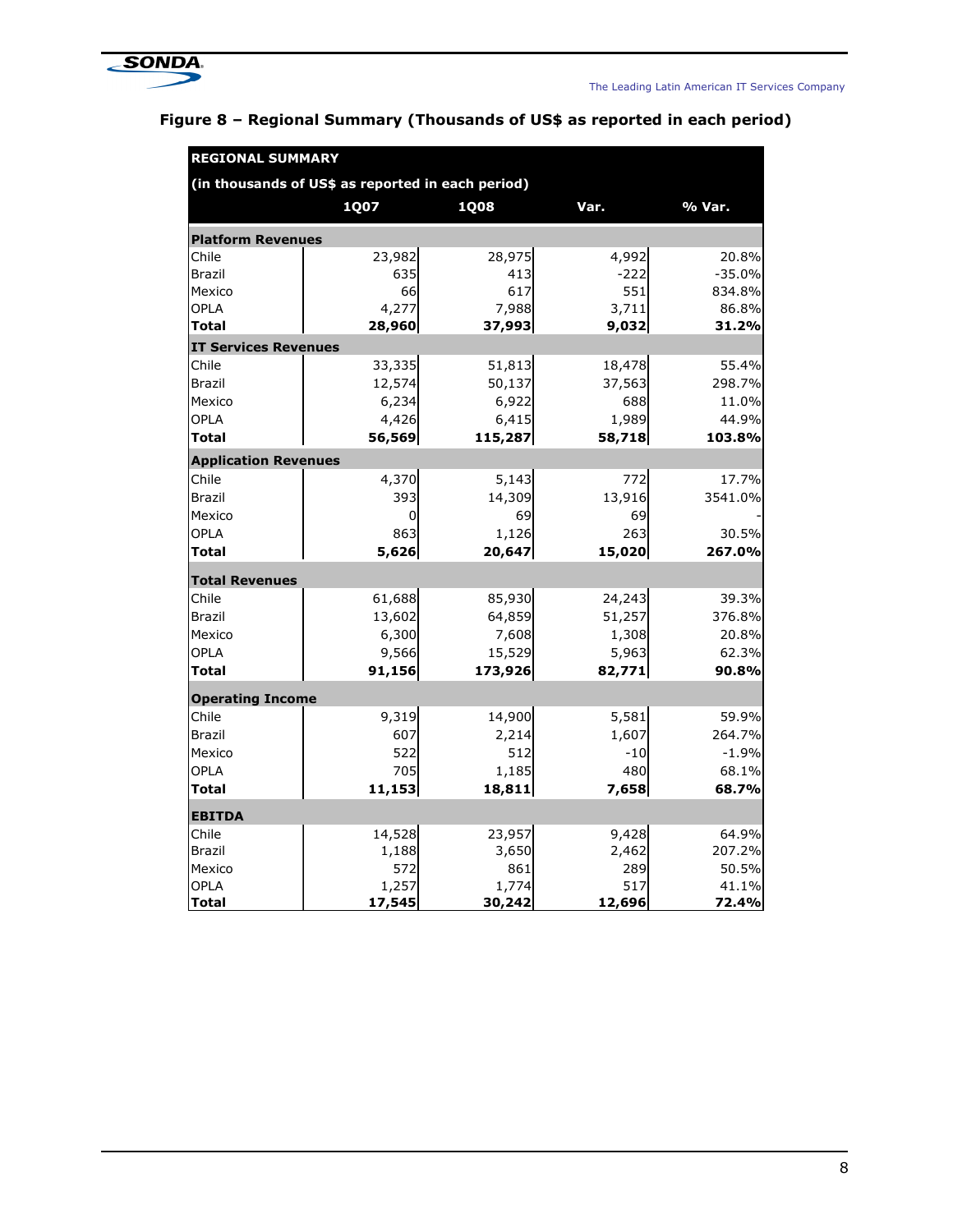

| <b>REGIONAL SUMMARY</b><br><b>REGIONAL PARTICIPATION</b> |              |              |               |              |              |  |  |
|----------------------------------------------------------|--------------|--------------|---------------|--------------|--------------|--|--|
| (in thousands of US\$ as of March 31, 2008)              |              |              |               |              |              |  |  |
|                                                          | 1Q07         | <b>1Q08</b>  | % Var.        | 1Q07         | <b>1Q08</b>  |  |  |
| <b>Platform Revenues</b>                                 |              |              |               |              |              |  |  |
| Chile                                                    | 31,937       | 28,975       | $-9.3%$       | 82.8%        | 76.3%        |  |  |
| <b>Brazil</b>                                            | 846          | 413          | $-51.2%$      | 2.2%         | 1.1%         |  |  |
| Mexico                                                   | 88           | 617          | 602.0%        | 0.2%         | 1.6%         |  |  |
| OPLA                                                     | 5,696        | 7,988        | 40.2%         | 14.8%        | 21.0%        |  |  |
| Total                                                    | 38,566       | 37,993       | $-1.5%$       | 100.0%       | 100.0%       |  |  |
| <b>IT Services Revenues</b>                              |              |              |               |              |              |  |  |
| Chile                                                    | 44,391       | 51,813       | 16.7%         | 58.9%        | 44.9%        |  |  |
| Brazil                                                   | 16,744       | 50,137       | 199.4%        | 22.2%        | 43.5%        |  |  |
| Mexico                                                   | 8,302        | 6,922        | $-16.6%$      | 11.0%        | 6.0%         |  |  |
| OPLA                                                     | 5,894        | 6,415        | 8.8%          | 7.8%         | 5.6%         |  |  |
| <b>Total</b>                                             | 75,331       | 115,287      | 53.0%         | 100.0%       | 100.0%       |  |  |
| <b>Application Revenues</b>                              |              |              |               |              |              |  |  |
| Chile                                                    | 5,820        | 5,143        | $-11.6%$      | 77.7%        | 24.9%        |  |  |
| Brazil                                                   | 523          | 14,309       | 2634.1%       | 7.0%         | 69.3%        |  |  |
| Mexico                                                   | 0            | 69           |               | 0.0%         | 0.3%         |  |  |
| OPLA                                                     | 1,149        | 1,126        | $-2.0%$       | 15.3%        | 5.5%         |  |  |
| <b>Total</b>                                             | 7,493        | 20,647       | 175.6%        | 100.0%       | 100.0%       |  |  |
| <b>Total Revenues</b>                                    |              |              |               |              |              |  |  |
| Chile                                                    | 82,148       | 85,930       | 4.6%          | 67.7%        | 49.4%        |  |  |
| Brazil                                                   | 18,113       | 64,859       | 258.1%        | 14.9%        | 37.3%        |  |  |
| Mexico                                                   | 8,390        | 7,608        | $-9.3%$       | 6.9%         | 4.4%         |  |  |
| OPLA                                                     | 12,739       | 15,529       | 21.9%         | 10.5%        | 8.9%         |  |  |
| Total                                                    | 121,390      | 173,926      | 43.3%         | 100.0%       | 100.0%       |  |  |
| <b>Operating Income</b>                                  |              |              |               |              |              |  |  |
| Chile                                                    | 12,410       | 14,900       | 20.1%         | 83.6%        | 79.2%        |  |  |
| Brazil                                                   | 808          | 2,214        | 173.9%        | 5.4%         | 11.8%        |  |  |
| Mexico                                                   | 695          | 512          | $-26.3%$      | 4.7%         | 2.7%         |  |  |
| OPLA                                                     | 939          | 1,185        | 26.2%         | 6.3%         | 6.3%         |  |  |
| Total                                                    | 14,853       | 18,811       | 26.7%         | 100.0%       | 100.0%       |  |  |
|                                                          |              |              |               |              |              |  |  |
| <b>EBITDA</b>                                            |              |              |               |              |              |  |  |
| Chile                                                    | 19,347       | 23,957       | 23.8%         | 82.8%        | 79.2%        |  |  |
| <b>Brazil</b>                                            | 1,582<br>762 | 3,650<br>861 | 130.7%        | 6.8%<br>3.3% | 12.1%        |  |  |
| Mexico<br><b>OPLA</b>                                    | 1,674        | 1,774        | 13.0%<br>6.0% | 7.1%         | 2.8%<br>5.9% |  |  |
| <b>Total</b>                                             | 23,365       | 30,242       | 29.4%         | 100.0%       | 100.0%       |  |  |

# Figure 9 – Regional Summary (Thousands of US\$ as of March 31, 2008)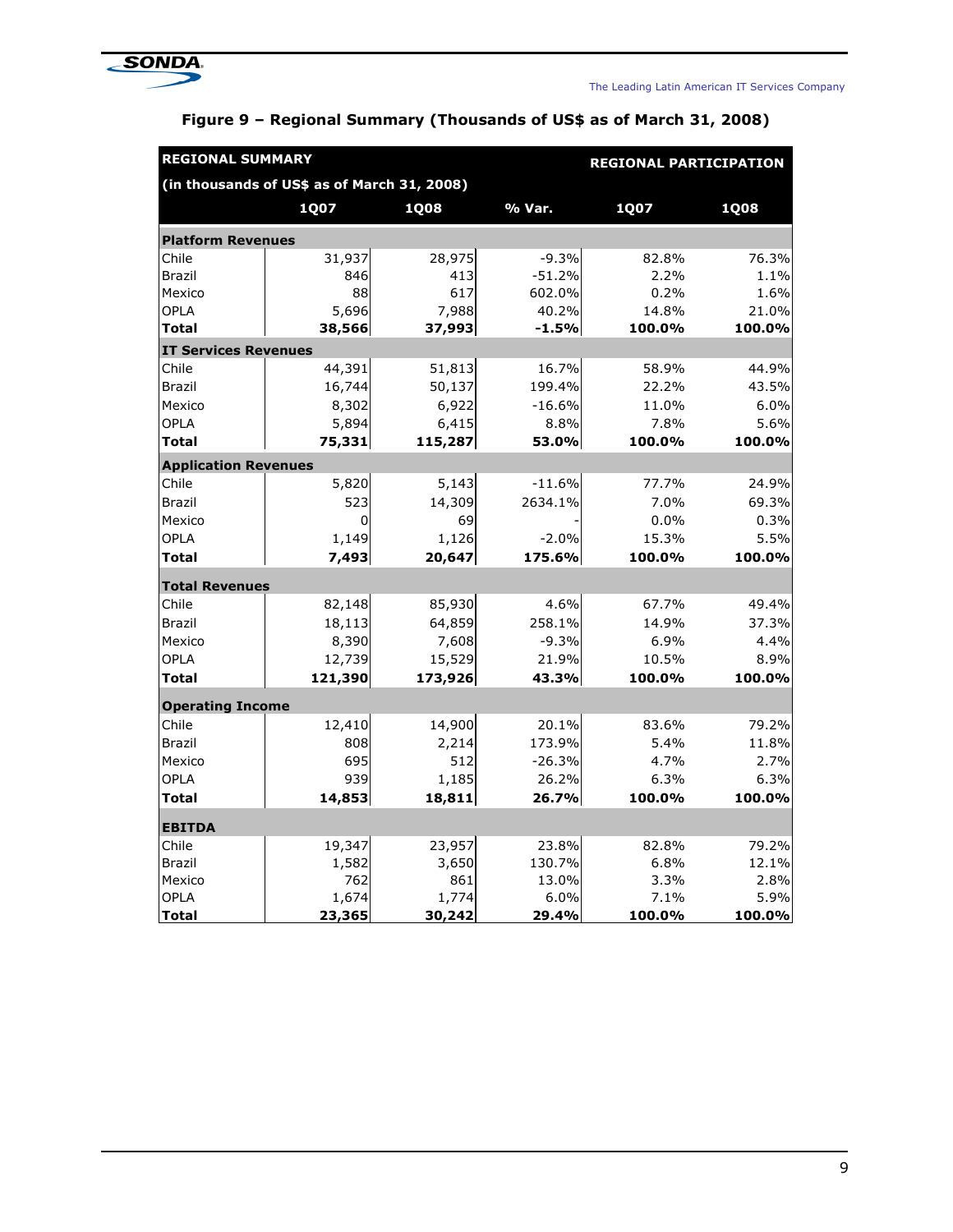

# 4. ANALYSIS OF CONSOLIDATED BALANCE SHEET

# ASSETS

Amounting to \$325,974 million (US\$ 744.7 million) as of March 31, 2008, total assets show a decrease of 4.4% when compared to Mar'07, mainly explained by:

- decrease of 23.5% on current assets, which total \$ 162,127 million (US\$ 370.4 million), due to the use of funds to finance acquisitions, payment of bank loans and payment of dividends; which were partially offset by increases in accounts receivable and recoverable taxes, generated mostly by the consolidation of Procwork in Brazil
- 3.5% lower net fixed assets when compared to 1Q07, reaching \$ 55,687 million (US\$ 127.2 million), as a result of a lower amount of Other fixed assets

The above changes are partially offset by an increase of 51.5% in other long-term assets, which amount to \$108,161 million (US\$ 247.1 million) in Mar'08 as a result of:

 greater balance in goodwill, which increases from \$ 17,020 million (US\$ 38.9 million) in Mar'07 to \$ 61,597 million (US\$ 140.7 million) in Mar'08, mainly as a result of the acquisition of Procwork in Jun'07

On the other hand, SONDA maintains an adequate liquidity position in Mar'08, with a current liquidity of 2.58 times and an quick ratio of 1.75 times, whose drops regarding Mar'07 (3.48 times and 2.10 times in each case) are explained by the decline in current assets mentioned above.

# LIABILITIES

Liabilities decrease by 6.5% when compared to 1Q07 and reach \$ 92,817 million (US\$ 212.1 million), primarily as a result of:

reduction of 42.0% in the long-term financial debt, reaching \$ 18,144 million (US\$ 41.5 million) at 1Q08, mainly due to the payment of two semi-annual instalments on a syndicated loan in UF (US\$ 7.2 million each approx.) with banks BCI, Estado and Security, and to the payment of four quarterly instalments on a peso-denominated loan (US\$ 4.5 million each approx.) with banks BCI, Estado and Santander

The decrease in liabilities is partially offset by:

- rise of 3.0% in current liabilities, reaching \$ 62,780 million (US\$ 143.4 million) at 1Q08, which is explained primarily by higher balances in withholdings and unearned income
- growth of 28.4% in minority interest, which amounts to \$ 3,744 million (US\$ 8.6 million)

Noticeable are the low level of debt, reaching 0.38 times in Mar'08, and the coverage of financial expenses at 12.74 times.